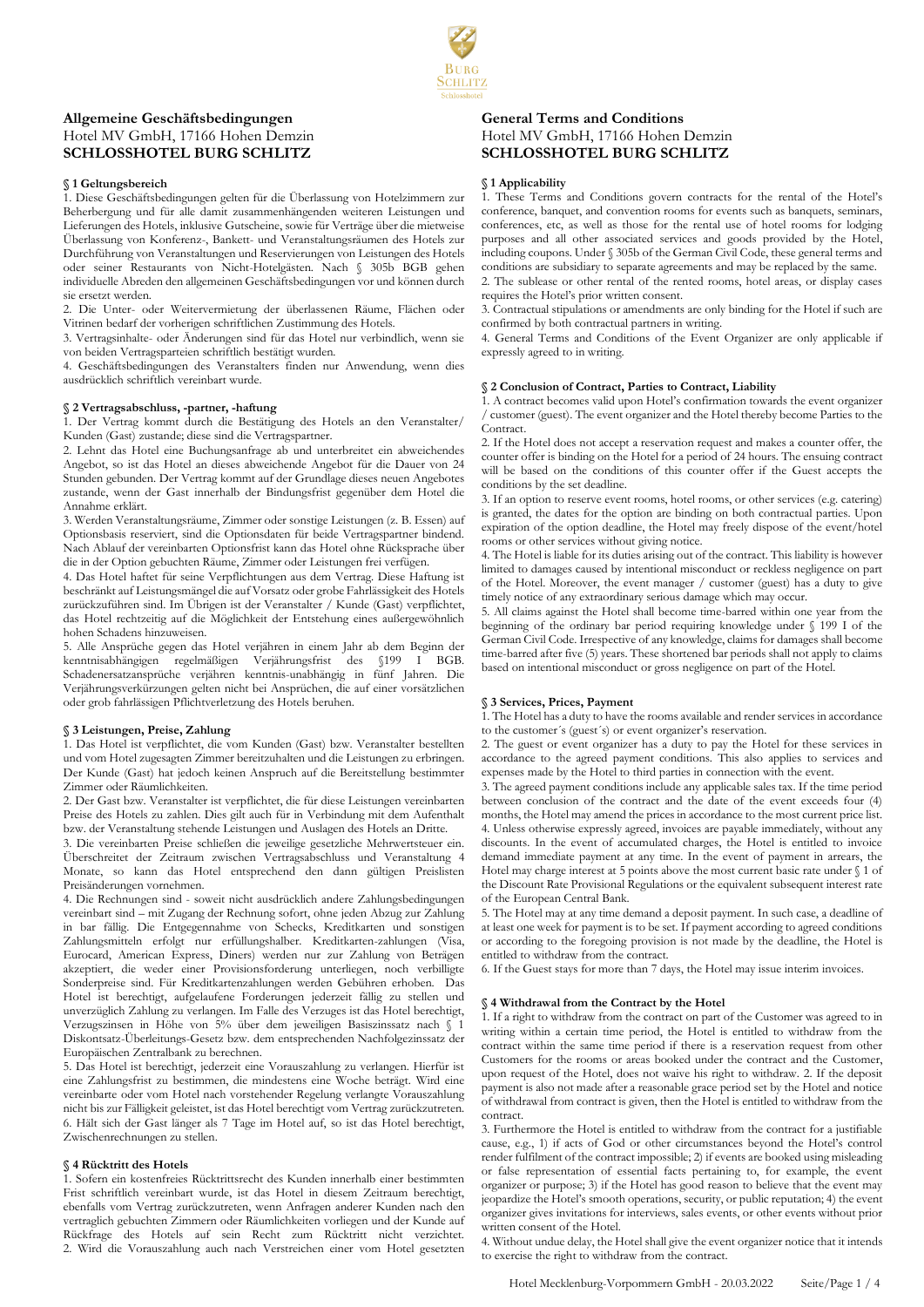

angemessenen Nachfrist mit Ablehnungs-androhung nicht geleistet, so ist das Hotel zum Rücktritt vom Vertrag berechtigt.

3. Ferner ist das Hotel berechtigt, aus sachlich gerechtfertigtem Grund vom Vertrag zurückzutreten, beispielsweise falls höhere Gewalt oder andere vom Hotel nicht zu vertretende Umstände die Erfüllung des Vertrags unmöglich machen; Veranstaltungen unter irreführender oder falscher Angabe wesentlicher Tatsachen z.B. des Veranstalters oder Zwecks gebucht werden; das Hotel begründeten Anlass zu der Annahme hat, dass die Veranstaltung den reibungslosen Geschäftsbetrieb, die Sicherheit oder den Ruf des Hotels gefährden kann; der Veranstalter ohne vorherige schriftliche Zustimmung des Hotels zu Vorstellungsgesprächen, Verkaufs- oder ähnlichen Veranstaltungen in das Hotel einlädt.

4. Das Hotel hat den Veranstalter von der Ausübung des Rücktrittsrechts unverzüglich in Kenntnis zu setzen.

5. Es entsteht kein Anspruch des Veranstalters auf Schadensersatz gegen das Hotel, außer bei vorsätzlichem oder grob fahrlässigem Verhalten des Hotels.

## **§ 5 Rücktritt des Kunden / des Veranstalters (Abbestellung)**

1. Der Veranstalter (Gast) kann bis 30 Tage vor Veranstaltungstermin (bzw. vor Beginn des Aufenthaltes) vom Vertrag kostenfrei zurücktreten. Hat der Veranstalter (Gast) eine Veranstaltung / ein Zimmerkontingent mit > 7 Zimmern gebucht, kann der Veranstalter (Gast) bis 90 Tage vor Veranstaltungstermin (bzw. vor Beginn des Aufenthaltes) vom Vertrag kostenfrei zurücktreten, sofern im Vertrag keine davon abweichenden Konditionen festgelegt wurden. Bei einem Rücktritt zwischen 89 bis 30 Tage vor der Anreise ist das Hotel berechtigt, 50% der vereinbarten Leistungen zu berechnen.

2. Tritt der Veranstalter (Gast) zwischen 29 bis 14 Tage vor Beginn des Aufenthaltes von der Buchung zurück, ist das Hotel berechtigt, 65 % der vertraglich vereinbarten Leistungen zu berechnen. Tritt der Veranstalter (Gast) 13 bis 1 Tag(e) vor Beginn des Aufenthaltes zurück, ist das Hotel berechtigt 90% der vertraglich vereinbarten Leistungen zu berechnen. Reist der Veranstalter (Gast) nicht an (No-Show), bei Rücktritt am Anreisetag oder bei vorzeitiger Abreise sind 100% aller vereinbarten Leistungen fällig.

3. Die hauseigenen Restaurants "Café-Brasserie Louise" und Gourmetrestaurant im "Wappen-Saal" weisen nur eine begrenzte Anzahl an Plätzen auf und die angebotenen Speisen werden frisch zubereitet. Daher kann das Hotel bei Rücktritt durch den Veranstalter (Gast) keine große Flexibilität anbieten. Insbesondere ist das Hotel bzw. Restaurant durch bestehende Reservierungen regelmäßig gezwungen, andere Gäste abzuweisen. Der Schaden, der dem Hotel durch eine Nichteinhaltung oder unangemessen kurzfristige Absage von Reservierungen entsteht, ist erheblich. Für den Rücktritt von Tischreservierungen gelten daher folgende Regelungen:

a. Tischreservierungen (auch fernmündlicher Art) sind hinsichtlich der reservierten Zeit und der Anzahl der reservierten Plätze verbindlich.

- b.Reguläre Tischreservierungen können bis spätestens 48 Stunden vor der reservierten Zeit schriftlich storniert werden, ohne dass dem Veranstalter (Gast) dadurch Kosten entstehen.
- c. Tischreservierungen im Rahmen von Gruppen-Buchungen (ab 5 Personen) oder speziell abgesprochenen Menüs können (sofern nicht anders vereinbart) bis spätestens 7 Tage vor der reservierten Zeit schriftlich storniert werden, ohne dass dem Veranstalter (Gast) dadurch Kosten entstehen.
- d.Erfolgt eine Stornierung nicht spätestens zum genannten Zeitpunkt, ist das Hotel/Restaurant berechtigt, für jeden nicht in Anspruch genommenen bzw. stornierten Platz im Gourmetrestaurant im "Wappen-Saal" eine pauschale Entschädigung von 90,00 Euro, in der "Café-Brasserie Louise" von 45,00 Euro und bei Reservierungen mit speziellen Menüs 100% des vereinbarten Menüpreises zu berechnen. Dasselbe gilt, soweit die reservierten Plätze zu der vereinbarten Zeit nicht in Anspruch genommen werden, d. h. die Gäste zwar erscheinen, aber das Restaurant wieder verlassen ohne die reservierten Plätze in Anspruch zu nehmen oder nicht erscheinen.
- e. Soweit die reservierten Plätze nicht spätestens 15 Minuten nach der reservierten Zeit in Anspruch genommen werden (d. h. die insoweit angekündigten Gäste nicht erscheinen), ist das Hotel/Restaurant berechtigt, die Plätze anderweitig zu vergeben.

4. Dem Veranstalter (Gast) bleibt der Nachweis höherer ersparter Aufwendungen, dem Hotel bleibt der Nachweis niedriger ersparter Aufwendungen vorbehalten.

5. Sofern zwischen dem Hotel und dem Kunden (Gast) ein Termin zum Rücktritt vom Vertrag schriftlich vereinbart wurde, kann der Kunde (Gast) bis dahin vom Vertrag zurücktreten, ohne Zahlungs- und Schadenersatzansprüche des Hotels auszulösen. Das Rücktrittsrecht des Kunden erlischt, wenn er nicht bis zum vereinbarten Termin sein Recht zum Rücktritt schriftlich gegenüber dem Hotel ausübt, sofern nicht ein Fall des Rücktritts gemäß § 5, Ziffer 1 oder 2 Rücktritt des Kunden vorliegt.

6. Stornierungen jeglicher Art müssen vom Veranstalter (Gast) in schriftlicher Form getätigt werden und vom Hotel schriftlich bestätigt werden um Gültigkeit zu erhalten. Das Hotel empfiehlt für alle Buchungen den Abschluss einer Reiserücktrittsversicherung sowie eine Ausfallversicherung bei gastronomischen Veranstaltungen um eventuell aufkommenden Stornogebühren vorzubeugen.

7. Der Reisende kann kostenfrei von einer Pauschalreise zurücktreten können, wenn ein wesentlicher Leistungsbestandteil nicht erbracht werden kann.

#### **§ 6 Zimmerbereitstellung, -übergabe und -rückgabe**

1. Der Kunde (Gast) erwirbt keinen Anspruch auf die Bereitstellung bestimmter Zimmer und Veranstaltungsräume.

5. The event organizer shall have no claims for damages against the Hotel, except in cases of intentional misconduct or gross negligence on part of the Hotel.

## **§ 5 Withdrawal from the Contract on part of Customer / Event Organizer (Cancellation)**

1. The event organizer (guest) may withdraw free of charge from the contract up to 30 days before the date the event (start of the stay) is to take place. In case of an event or reservation consisting of  $\geq 7$  rooms, the organizer (guest) may withdraw free of charge from the contract up to 90 days before the date the event (start of the stay) is to take place, unless the conditions agreed on in the contract differ. If the event organizer (guest) withdraws from the contract between 89 and 30 days before the event date, the Hotel is entitled to charge for 50% of the contractually stipulated services.

2. If the event organizer (guest) withdraws from the contract 29 and 14 days before the event date, the Hotel is entitled to charge for 65% of the contractually stipulated services. If the event organizer (guest) withdraws from the contract 13 and 1 day(s) before the event date, the Hotel is entitled to charge for 90% of the contractually stipulated services. If the guest does not show or cancels on the day of check in or in case of an early departure the hotel is entitled to charge 100% of all contractually stipulated services

3. The in-house restaurants "Café-Brasserie Louise" and gourmet restaurant in the "Wappen-Saal" only have a limited number of seats and the dishes offered are freshly prepared. Therefore, the hotel cannot offer much flexibility in case of cancellation by the Customer (guest). In particular, the hotel or restaurant is regularly forced to turn away other guests because of existing reservations. The damage caused to the hotel by a non-fulfilment or unreasonably short notice cancellation of reservations is considerable. Therefore, the following regulations apply to table reservations:

- a. Table reservations (also by telephone) are binding with regard to the reserved time and the number of reserved seats.
- b. Regular table reservations can be cancelled in writing up to 48 hours before the reserved time at the latest without incurring any costs for the Customer (guest).
- c. Table reservations for group bookings (5 persons or more) or specially agreed menus may be cancelled in writing up to 7 days before the reserved time at the latest (unless otherwise agreed), without incurring any costs for the Customer (guest).
- d. If a cancellation is not made by the specified time at the latest, the hotel/restaurant shall be entitled to charge a flat-rate compensation of 90.00 euros for each seat not taken or cancelled in the gourmet restaurant in the "Wappen-Saal", 45.00 euros in the "Café-Brasserie Louise" and 100% of the agreed menu price for reservations with special menus. The same applies if the reserved seats are not used at the agreed time, i.e., the guests appear but leave the restaurant again without using the reserved seats or do not appear at all.
- e. If the reserved seats are not taken at the latest 15 minutes after the reserved time (i.e., the guests announced in this respect do not appear), the hotel/restaurant is entitled to give the seats to someone else.

4. The event organizer (guest) may show higher cost savings and the Hotel may show lower cost savings.

5. To the extent that Hotel and the customer (guest) agreed in writing to an option to withdraw from contract, the customer may withdraw from the contract until the option expires without risk of hotel claims for payment and damages. The option to withdraw on part of the customer expires if the customer does not exercise the option in writing by the agreed deadline unless a right to withdraw exists under § 5(1) or (2).

6. Cancellation of any kind must be made by the customer (guest) in writing and be confirmed by the hotel in writing in order to obtain validity. The hotel recommends taking out a cancellation insurance to prevent any occurring cancellation fees for all bookings.

7. The traveler can withdraw from a package holiday free of charge if a substantial part of the service cannot be provided.

#### **§ 6 Room Availability, Delivery, Return**

1. The Customer (guest) has no claim to availability of specific rooms and event rooms.

2. Booked rooms will be made available to the Customer (guest) from 3:00 PM of the agreed day of arrival. The Customer has no claim to earlier availability.

3. On the agreed departure date, check-out time for the Hotel rooms is 11:00 AM. Thereafter, the Hotel may charge for check-out later than the time stipulated: for check-out until 6:00 PM, 50% of the contractual price will be charged and after 6:00 PM, 100% of the contractual price (list price) will be charged. This does not give rise to any contractual claims on part of the Customer.

## **§ 7 Changes in the Number of Persons Participating and Time of Event**

1. Notice of a change in the number of persons participating be given at latest 10 work days before commencement of the event takes place; the Hotel's consent is required.

2. In the event the number of persons participating deviates by more than 10 %, the Hotel is entitled to recalculate the agreed prices and to host the event in a room other than that previously agreed.

3. If the commencement or the end of an event is delayed without the Hotel's prior written consent, the Hotel may charge for the added cost of stand-by service unless the Hotel is at fault. 4. For events continuing past 12:00 AM, the most current supplemental night charge will be invoiced.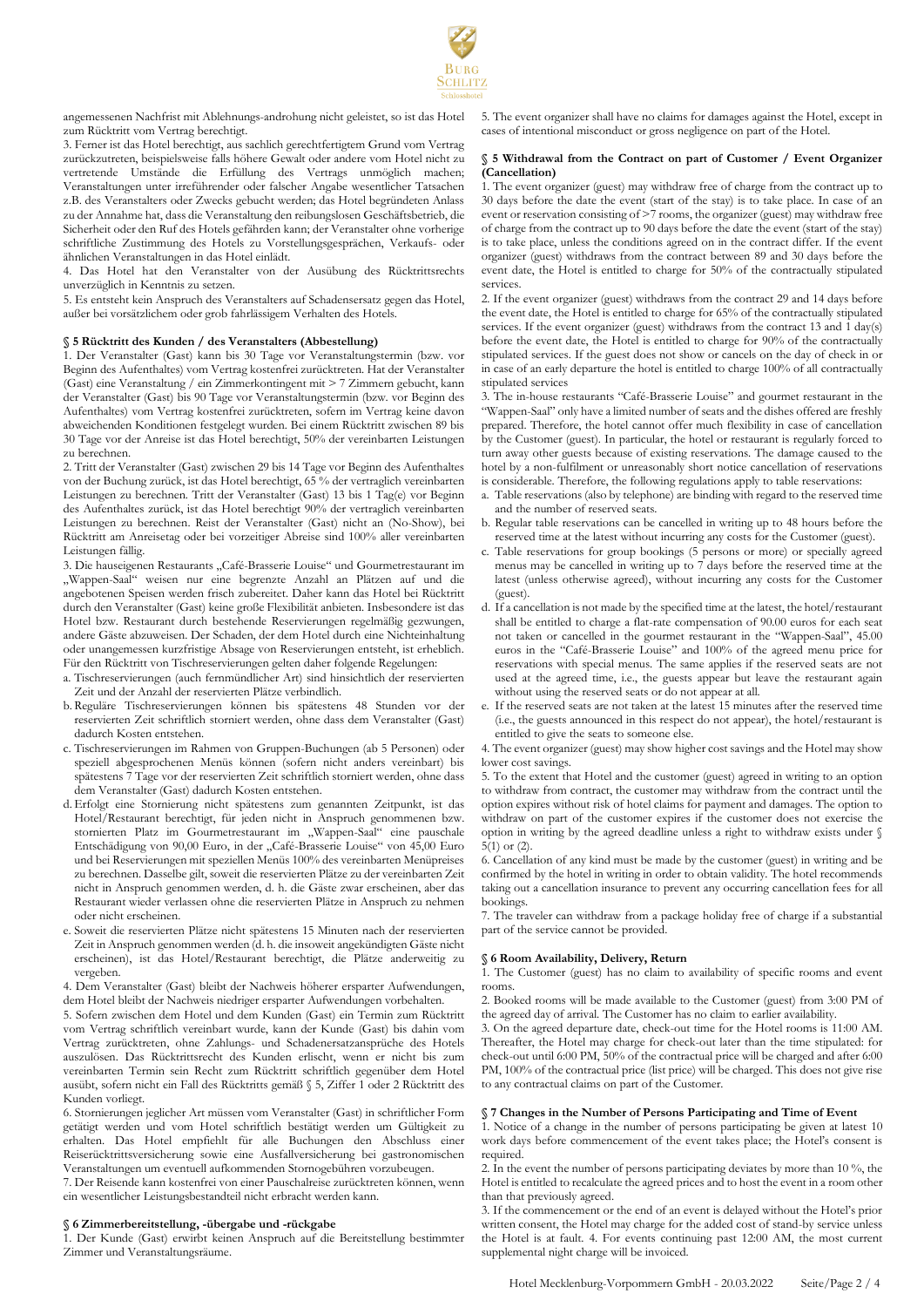

2. Gebuchte Zimmer stehen dem Kunden (Gast) ab 15:00 Uhr des vereinbarten Anreisetages zur Verfügung. Der Kunde (Gast) hat keinen Anspruch auf frühere Bereitstellung. Am vereinbarten Abreisetag sind die Zimmer dem Hotel spätestens um 11.00 Uhr geräumt zur Verfügung zu stellen. Danach kann das Hotel aufgrund der verspäteten Räumung des Zimmers für dessen vertragsüberschreitende Nutzung bis 18.00 Uhr 50% des vollen Logispreises (Listenpreises) in Rechnung stellen, ab 18.00 Uhr 100%. Vertragliche Ansprüche des Kunden werden hierdurch nicht begründet.

#### **§ 7 Änderung der Teilnehmerzahl und der Veranstaltungszeit**

1. Eine Änderung der Teilnehmerzahl muss spätestens 10 Werktage vor Veranstaltungsbeginn der Bankettabteilung mitgeteilt werden; sie bedarf der Zustimmung des Hotels.

2. Bei Abweichungen der Teilnehmerzahl um mehr als 10 % ist das Hotel berechtigt die vereinbarten Preise neu festzusetzen sowie die bestätigten Räume zu tauschen.

3. Verschieben sich ohne vorherige schriftliche Zustimmung des Hotels die vereinbarten Anfangs- oder Schlusszeiten der Veranstaltung, so kann das Hotel zusätzliche Kosten der Leistungsbereitschaft in Rechnung stellen, es sei denn, das Hotel trifft ein Verschulden.

4. Für Veranstaltungen, die über 24.00 Uhr hinausgehen, gilt der jeweils ausgewiesene Nachtzuschlag.

#### **§ 8 Mitbringen von Speisen und Getränken**

Der Kunde (Gast) darf Speisen und Getränke grundsätzlich nicht mitbringen. Ausnahmen bedürfen einer schriftlichen Vereinbarung mit dem Hotel. In diesen Fällen wird ein Beitrag zur Deckung der Gemeinkosten bzw. Korkgeld berechnet.

#### **§ 9 Technische Einrichtungen und Anschlüsse**

1. Soweit das Hotel für den Kunden/Gast auf dessen Veranlassung technische und sonstige Einrichtungen von Dritten beschafft, handelt es im Namen, in Vollmacht und für Rechnung des Kunden / Gastes. Der Kunde / Gast haftet für die pflegliche Behandlung und die ordnungsgemäße Rückgabe. Er stellt das Hotel von allen Ansprüchen Dritter aus der Überlassung dieser Einrichtungen frei.

2. Die Verwendung von eigenen elektrischen Anlagen des Kunden / Gastes unter Nutzung des Stromnetzes des Hotels bedarf dessen schriftlicher Zustimmung. Durch die Verwendung dieser Geräte auftretende Störungen oder Beschädigungen an den technischen Anlagen des Hotels gehen zu Lasten des Gastes / Veranstalters, soweit das Hotel diese nicht zu vertreten hat. Die durch die Verwendung entstehenden Stromkosten darf das Hotel pauschal erfassen und berechnen.

3. Der Veranstalter / Gast ist mit Zustimmung des Hotels berechtigt, eigene Telefon-, Telefax- und Datenübertragungseinrichtungen zu benutzen. Dafür kann das Hotel eine Anschlussgebühr verlangen.

4. Bleiben durch den Anschluss eigener Anlagen des Veranstalters / Gastes geeignete des Hotels ungenutzt, kann eine Ausfallvergütung berechnet werden.

5. Störungen an vom Hotel zur Verfügung gestellten technischen oder sonstigen Einrichtungen werden nach Möglichkeit sofort beseitigt. Zahlungen können nicht zurückbehalten oder gemindert werden, soweit das Hotel diese Störungen nicht zu vertreten hat.

## **§ 10 GEMA**

Alle Musikveranstaltungen müssen vom Veranstalter vorab der GEMA gemeldet und das Hotel informiert werden. Die Gebühren der GEMA trägt der Veranstalter. Das Hotel wird vom Veranstalter bezüglich eventueller Forderungen der GEMA, die aus unerlaubter Nutzung der Rechte der GEMA oder Dritter (z.B. Nichtanmeldung durch den Veranstalter) entstanden sind, freigestellt.

#### **§ 11 Nutzungsverlängerung, zusätzliche Leistungen**

1. Reservierte Veranstaltungsräume stehen dem Gast oder Veranstalter nur innerhalb des schriftlich vereinbarten Zeitraums zur Verfügung. Eine Inanspruchnahme darüber hinaus bedarf einer zusätzlichen schriftlichen Vereinbarung.

2. Die neben den vereinbarten vertraglichen Leistungen entstehenden Kosten, wie Telefon, Bar, Garage etc. sind von jedem Veranstaltungsteilnehmer selbst zu bezahlen. Geschieht dies nicht, haftet der Veranstalter gesamtschuldnerisch.

## **§ 12 Verlust oder Beschädigung mitgebrachter Sachen**

1. Mitgeführte Ausstellungs- oder sonstige, auch persönliche Gegenstände befinden sich auf Gefahr des Gastes / Veranstalters in den Veranstaltungsräumen bzw. im Hotel. Das Hotel übernimmt für Verlust, Untergang oder Beschädigung keine Haftung, außer bei grober Fahrlässigkeit oder Vorsatz des Hotels. Unberührt bleibt die gesetzliche Haftung gemäß § 701 BGB bis zu den Höchstgrenzen des § 702 BGB. 2. Mitgebrachtes Dekorationsmaterial hat den feuerpolizeilichen Anforderungen zu entsprechen. Dafür einen behördlichen Nachweis zu verlangen, ist das Hotel berechtigt. Wegen möglicher Beschädigungen sind die Aufstellung und Anbringung von Gegenständen vorher mit dem Hotel abzustimmen.

3. Die mitgebrachten Ausstellungs- oder sonstigen Gegenstände sind nach Ende der Veranstaltung unverzüglich zu entfernen. Unterlässt der Veranstalter / Gast das, darf das Hotel die Entfernung und Lagerung zu Lasten des Veranstalters vornehmen. Verbleiben die Gegenstände im Veranstaltungsraum, kann das Hotel für die Dauer des Verbleibs Raummiete berechnen. Dem Kunden / Veranstalter bleibt der Nachweis eines niedrigeren, dem Hotel der eines höheren Schadens vorbehalten.

## **§ 8 Carrying own Food and Beverages unto the Premises**

In general, the customer / event organizer may not carry food or beverages on the Hotel premises. Any exceptions require the prior written consent of the hotel. In such cases overhead expenses will be charged.

### **§ 9 Technical Facilities and Connections**

1. In the event the Hotel procures technical and other equipment from third parties at the request of the event organizer / guest, the Hotel acts on behalf of, by authority, and on account of the customer / event organizer. The customer / guest is responsible for the careful handling and proper return of the equipment. The event organizer / guest shall release the hotel from all third-party claims arising from the rental of such equipment.

2. The use of the customer´s / guests own electrical system using the Hotel's electrical circuit requires the Hotel's written consent. The customer / event manager shall be liable for any malfunction or damages to the Hotel's technical facilities caused by the use of such equipment to the extent that the Hotel is not at fault. The Hotel may charge a flat fee for electricity costs incurred through such usage.

3. The event organizer / guest is entitled to his own telephone, telefax, and data transfer equipment with the hotel's consent. The Hotel may charge a connection fee. 4. If due to the use of the event organizer's / guests own equipment use is not made of suitable equipment belonging to the Hotel, a charge may be made for lost revenue. 5. Malfunctioning of technical or other equipment provided by the Hotel shall be remedied without undue delay when possible. To the extent the Hotel is not responsible for such malfunctioning, payment may not be withheld or reduced.

## **§ 10 GEMA**

All musical events must be registered in advance with GEMA and notice given to the Hotel. GEMA fees are to be borne by the event organizer. The event organizer shall indemnify the Hotel for any claims by GEMA arising from impermissible use of GEMA rights or rights of third persons (e.g., non-registration by the event manager).

### **§ 11 Extension of Rental Period, Additional Services**

1. Reserved Event Rooms are available to the Guest or Event Organizer solely within the agreed written time period. Any use after the time period requires an additional written agreement.

2. Incidental costs arising in connection with contractually stipulated services including telephone, bar, garage, etc. are to be paid by each person participating in the event otherwise the event organizer is jointly liable.

## **§ 12 Loss or Damage of Property brought onto the Premises**

1. Property brought onto the Hotel premises for exhibition or other purposes is done at the risk of the customer / event organizer. The Hotel assumes no liability for loss, destruction, or damage to or of such property except in cases of gross negligence or intentional misconduct on part of the Hotel. Statutory liability under § 701 of the German Civil Code up to the highest amount under § 702 of the German Civil Code remains unaffected.

**2.** Decorations or other objects brought unto the hotel premises must meet fire code regulations. The Hotel is entitled to demand official proof of compliance with such regulations. To prevent possible damage, prior consultation with the Hotel is required before objects are exhibited or installed.

3. Property brought onto the premises for exhibition or other purposes shall be removed without undue delay upon end of the event. Failure of the event organizer / guest to do so shall result in the Hotel ordering removal or storage of the property at the organizer's expense. If the property remains in the room used for the event, the Hotel may charge rent for the period the property remains in the room. The event organizer / guest has the right to show a lower, the Hotel a higher amount of damages.

#### **§ 13 Liability of Customer / Event Organizer for Damages**

1. The Guest / Event Organizer is liable for all damages to the building or inventory caused by persons participating in the event or visitors to the event, employees, other third parties associated with the event organizer, or the event organizer itself.

2. The Hotel may require the event organizer to provide a reasonable security (e.g. insurance, security deposits, sureties).

#### **§ 14 Hotel Liability**

1. The Hotel has a duty to exercise care of a reasonable prudent businessman concerning the duty arising from the contract. The Customer has no claims for damages. This does not apply to damages arising from the injury to life or health if the Hotel is responsible for violating a duty and other damages arising from intentional misconduct or gross negligence. The violation of a duty by a statutory agent or vicarious agent represents a violation of a duty by the Hotel. In cases of malfunction or improper performance of services on part of the Hotel, the Hotel shall exert best efforts to remedy the same without undue delay. The Customer has a duty to do what is reasonable in order to remedy the malfunction and minimize any damages.

2. For property brought onto the Hotel premises, the Hotel is liable towards the Customer under statutory law for a maximum of 100 times the price of the room, however, no more than 3,500.00 euro. Moreover, for money, commercial papers and